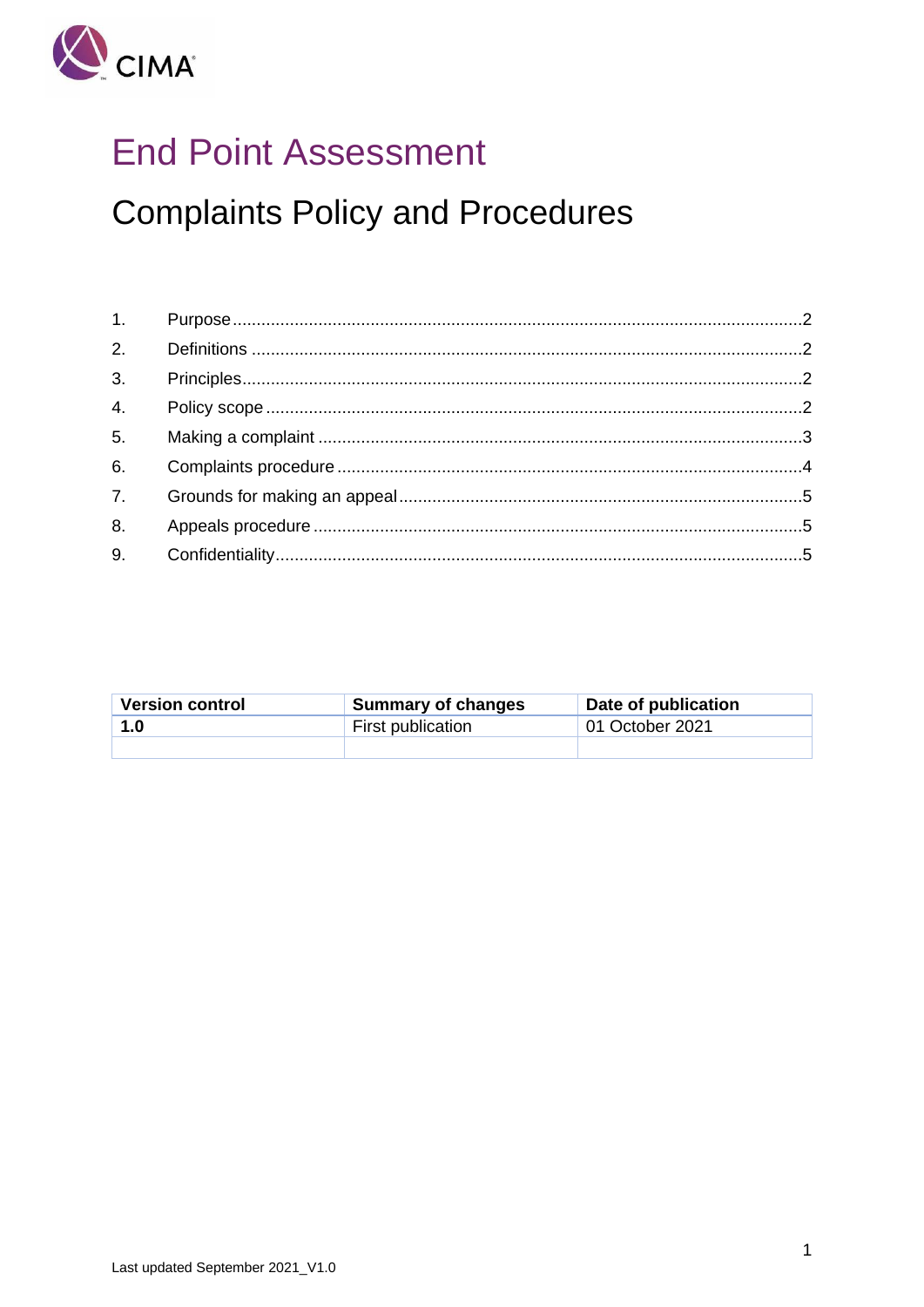

# <span id="page-1-0"></span>**1. Purpose**

- 1.1 This policy outlines the process for dealing with complaints from Employers, Training Providers or Apprentices in relation to CIMA's End Point Assessment (EPA) Service.
- 1.2 CIMA is committed to delivering a high-quality examination service to its students and members. However, we recognise that on occasions, our service may fall short of expectations. If you feel you have been treated unfairly or due process has not been followed by CIMA's EPA department, this policy explains how to make a complaint and what actions we will take to resolve your complaint.

# <span id="page-1-1"></span>**2. Definitions**

- 2.1 An **informal complaint** is defined as an issue that an Employer, Training Provider or Apprentice wishes to raise with CIMA, without using the formal complaints procedure. Informal complaints are typically quicker to resolve and don't require an in-depth investigation.
- 2.2 A **formal complaint** is defined as an expression of dissatisfaction about the provision of CIMA's EPA service, or any related service provided by CIMA's EPA representatives.

# <span id="page-1-2"></span>**3. Principles**

- 3.1 This policy applies to CIMA's EPA Service. This policy aims to:
	- provide a fair and transparent complaints policy that is clear and accessible.
	- ensure all relevant staff follow the correct procedures in resolving complaints.
	- **EXE** ensure all complaints are investigated fairly and in a timely manner.
	- ensure all complaints are taken seriously, handled appropriately and the complaint outcomes are fair and consistent.
	- encourage lessons learned to improve our processes and quality of service.
- 3.2 If CIMA discovers a failure in our EPA service, we will take all reasonable steps to identify other apprentices affected and mitigate the impact and likelihood of the failure reoccurring in the future.
- 3.3 CIMA's complaints and appeals service is free of charge.

# <span id="page-1-3"></span>**4. Policy scope**

- 4.1 A complaint can be raised on one or more of the following grounds:
	- a) Unprofessional conduct, including potential or actual malpractice of a member of CIMA staff, CIMA representative or partner.
	- b) Unprofessional conduct of an examiner, invigilator or independent assessor.
	- c) Failure by CIMA or the Association to comply with one or more of its examination policies or procedures.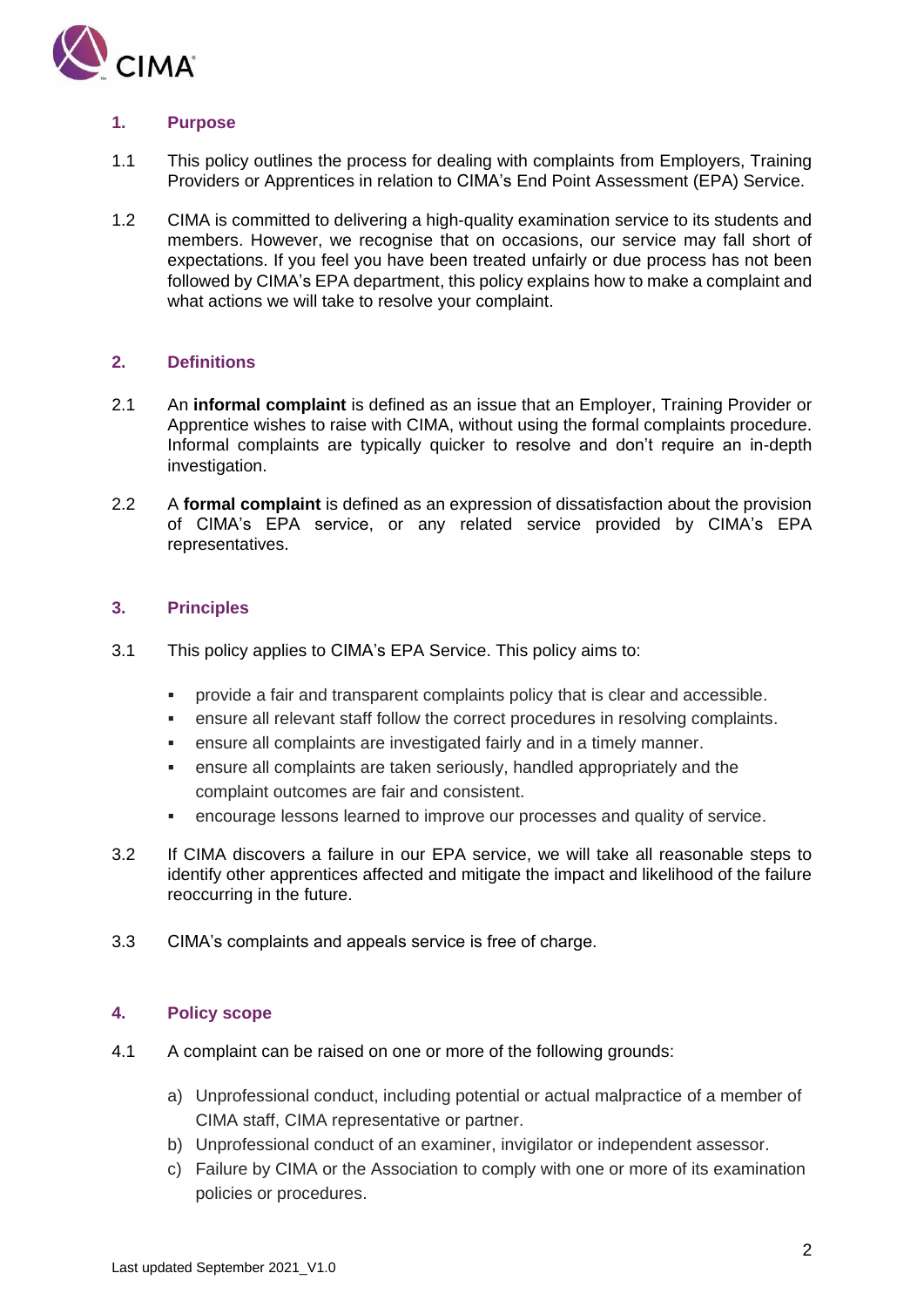

- d) Failure by CIMA or the Association to comply with EPA policies, procedures and regulations.
- e) Inadequate handling of customer service issues relating to the EPA service, including how CIMA has handled a complaint.

## **Out of scope**

- 4.2 For appeals in relation to assessment decisions or result outcomes, please refer to the EPA [Enquiry and Appeals Policy and Procedure.](http://www.cimaglobal.com/Documents/Exam/EPA%20Enquiry%20and%20Appeals%20Policy%20and%20Procedures_v1.0.pdf)
- 4.3 For appeals in relation to the content of an examination or a specific examination question or academic judgement, please refer to [CIMA's examinations terms and](https://www.cimaglobal.com/Documents/Student%20docs/Exam%20policies/CIMA_Exam_Scheduling_Terms_and_Conditions_July%202021_5.2%20.pdf)  [conditions.](https://www.cimaglobal.com/Documents/Student%20docs/Exam%20policies/CIMA_Exam_Scheduling_Terms_and_Conditions_July%202021_5.2%20.pdf)
- 4.4 If you wish to submit a complaint anonymously, please refer to CIMA's [EPA](http://www.cimaglobal.com/Documents/Exam/EPA%20Malpractice%20Policy%20and%20Procedures_V1.0.pdf)  Malpractice [Policy and Procedures.](http://www.cimaglobal.com/Documents/Exam/EPA%20Malpractice%20Policy%20and%20Procedures_V1.0.pdf)
- 4.5 If you feel that your exam performance was adversely affected by technical or personal mitigating circumstances shortly before or on the day, please refer to CIMA's [EPA](https://www.cimaglobal.com/Documents/Exam/EPA%20Special%20consideration%20policy_2.0%20active%20December%202020.pdf)  [Special Consideration Policy.](https://www.cimaglobal.com/Documents/Exam/EPA%20Special%20consideration%20policy_2.0%20active%20December%202020.pdf)
- 4.6 In circumstances where CIMA or Pearson VUE have failed to apply pre-approved special accommodations (access arrangements), please refer to CIMA's **EPA Special** [Accommodations](https://www.cimaglobal.com/Documents/Apprenticeships/EPA%20Special%20accomondations_active%20policy_Oct%202020.pdf) policy.
- 4.7 CIMA services and functions outside the EPA service. Please refer to CIMA's general customer contact policy.

#### <span id="page-2-0"></span>**5. Making a complaint**

- 5.1 To make a complaint, please email [cima.contact@aicpa-cima.com](mailto:cima.contact@aicpa-cima.com) and include the following information:
	- a) Candidate ID and contact details (full name, phone number)
	- b) Examination details (where applicable)
	- c) Pearson VUE incident number (where applicable)
	- d) Full details of the complaint
	- e) Grounds for your complaint (refer to section 4.1 above)
	- f) Supporting evidence/documents (include any previous correspondence from CIMA relevant to the complaint).
	- g) Details of your preferred outcome. For example: an explanation or apology; commitment to review relevant administrative and quality assurance procedures; examination fee refund or free examination re-sit or state an alternative outcome.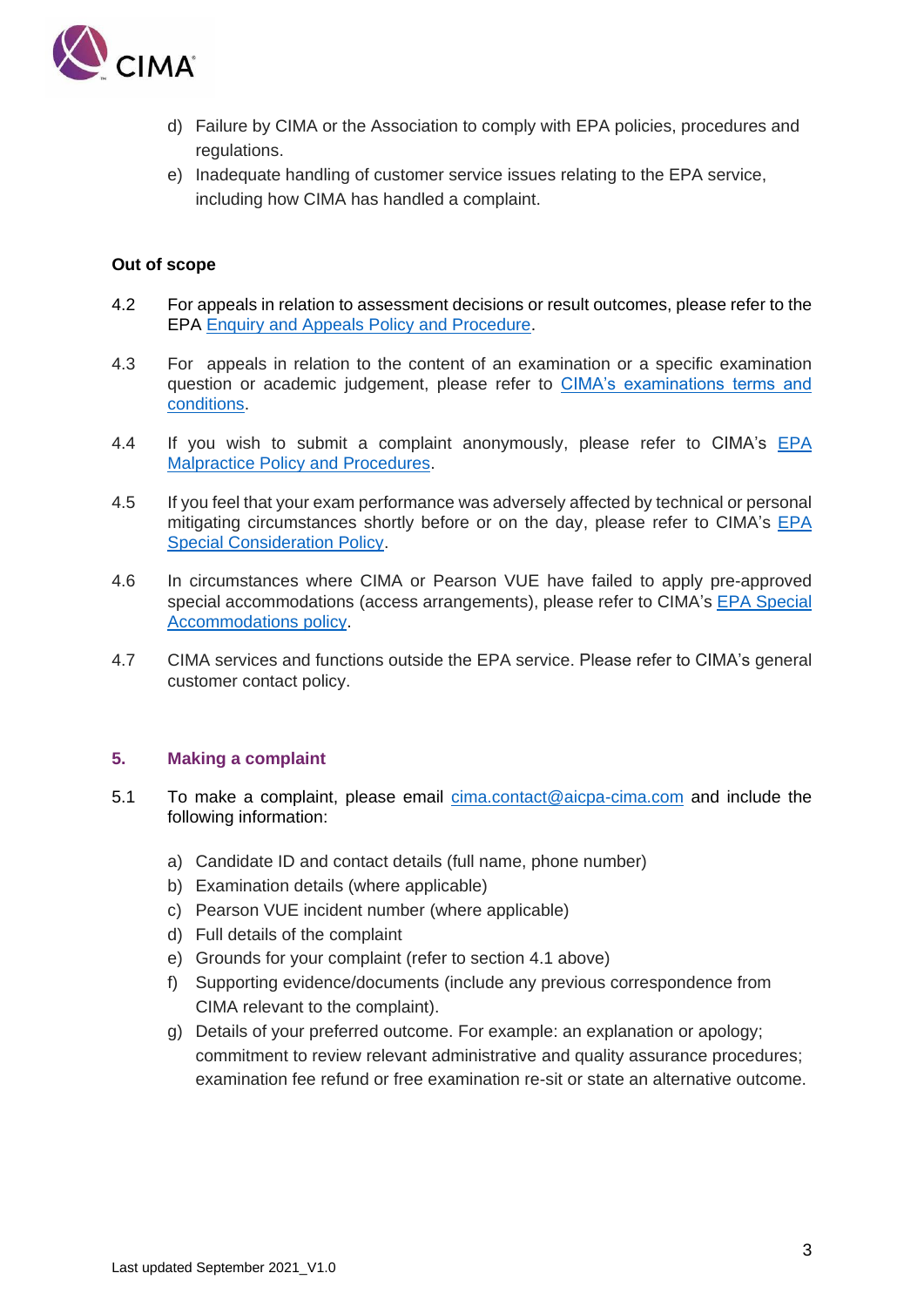

## <span id="page-3-0"></span>**6. Complaints procedure**

## **Stage 1 Raise an informal complaint**

- 6.1 A complaint should be raised in writing as soon as possible after the incident via email to [cima.contact@aicpa-cima.com.](mailto:cima.contact@aicpa-cima.com)
- 6.2 Our aim is to resolve the issue directly, informally and at the earliest opportunity. It is anticipated that most complaints will be resolved through the informal process.
- 6.3 Acknowledgement of an informal complaint is typically provided within five working days of receipt and a full written response provided within 10 working days from acknowledgement of receipt.

## **Stage 2 Raise a formal complaint**

- 6.4 All formal complaints must be made in writing by the complainant via email within 14 working days of the incident or within 14 working days of the outcome of an informal complaint (Stage 1). Any complaint submitted after this deadline will not be reviewed unless there are highly extenuating circumstances.
- 6.5 A complaint is typically acknowledged within five working days of receipt. We will confirm whether your complaint falls within the scope of this policy and the appropriate next steps.

#### **Stage 3 Investigation**

6.6 A senior member of the EPA department will investigate your complaint and gather the facts relevant to the complaint. Please note investigation timescales may vary depending on the nature and complexity of the complaint. However, every effort will be taken to complete the investigation in a timely manner.

#### **Stage 4 Formal complaint outcome**

- 6.7 CIMA's EPA department aims to resolve all complaints and communicate the outcome within 30 days of receipt of your complaint. However, timescales may vary depending on the nature and complexity of the complaint.
- 6.8 CIMA will provide a reason for either upholding or rejecting your complaint.
- 6.9 If your complaint is upheld, a senior manager will contact you regarding a proposed resolution. If a complaint is upheld, lessons learned and preventative actions will be logged and monitored.

#### **Stage 5 Appeal complaint decision (Optional)**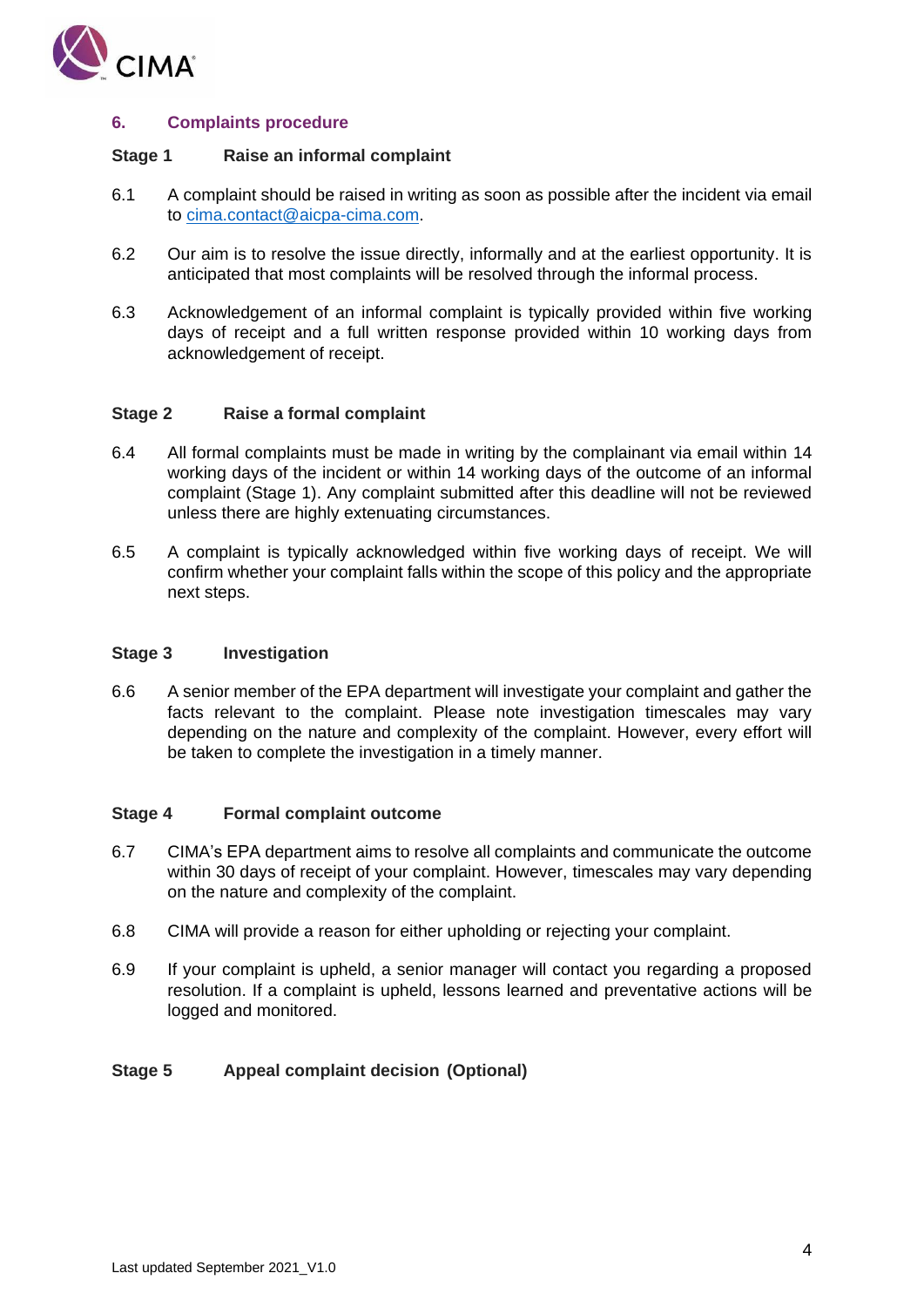

- 6.10 If you are unsatisfied with the decision or outcome of your complaint, you can request a review within 10 working days of receiving the response to your complaint.
- 6.11 You will need to provide additional or new evidence to substantiate your appeal and clearly state the grounds for which you are making your appeal. CIMA cannot review a decision that you disagree with if there is no new evidence to consider.

# <span id="page-4-0"></span>**7. Grounds for making an appeal**

- 7.1 CIMA's Independent Appeals Panel may consider appeals based on one or more of the following grounds:
	- a) there was unfairness, bias or irregularity in the procedure leading to the decision or outcome reached
	- b) there is material new evidence from the apprentice which may have an important influence on the outcome of the complaint.
- 7.2 Please note challenges to academic judgement alone are not sufficient grounds for an appeal.

## <span id="page-4-1"></span>**8. Appeals procedure**

## **Stage 1 Request an appeal**

8.1 An Appeal request is typically acknowledged within five working days of receipt. We will confirm whether sufficient further evidence has been provided in order for this to be considered as part of a review of your complaint.

#### **Stage 2 Appeals Panel**

8.2 Your case will be considered by an independent Appeals Panel<sup>1</sup>, not previously involved in any aspect of your complaint.

#### **Stage 3 Appeal outcome**

- 8.3 The decision and outcome of your appeal will be communicated to you within 30 working days of receipt of your complaint. The response will include reasons for either upholding or rejecting your review. if your complaint is upheld, you will be contacted regarding a proposed resolution.
- 8.4 The decision of the Appeals Panel is final and reflects the end of the complaint's procedure.

# <span id="page-4-2"></span>**9. Confidentiality**

9.1 While your privacy and confidentiality will be respected, this needs to be balanced with facilitating a fair investigation. Your complaint and supporting documentation will be kept confidential and only shared with colleagues and CIMA partners relevant to the investigation process or remediation action. Both informal and formal complaints will be recorded on CIMA's complaint log.

<sup>&</sup>lt;sup>1</sup> The Appeals Panel is a sub-committee of the CGMA Examination Board. The Appeals Panel compromises of at least 3 voting members (lay and non-lay members of the Accounting Profession), an independent Chair and CIMA staff to act as a non-voting Secretary. All voting members are independent of the investigation process.